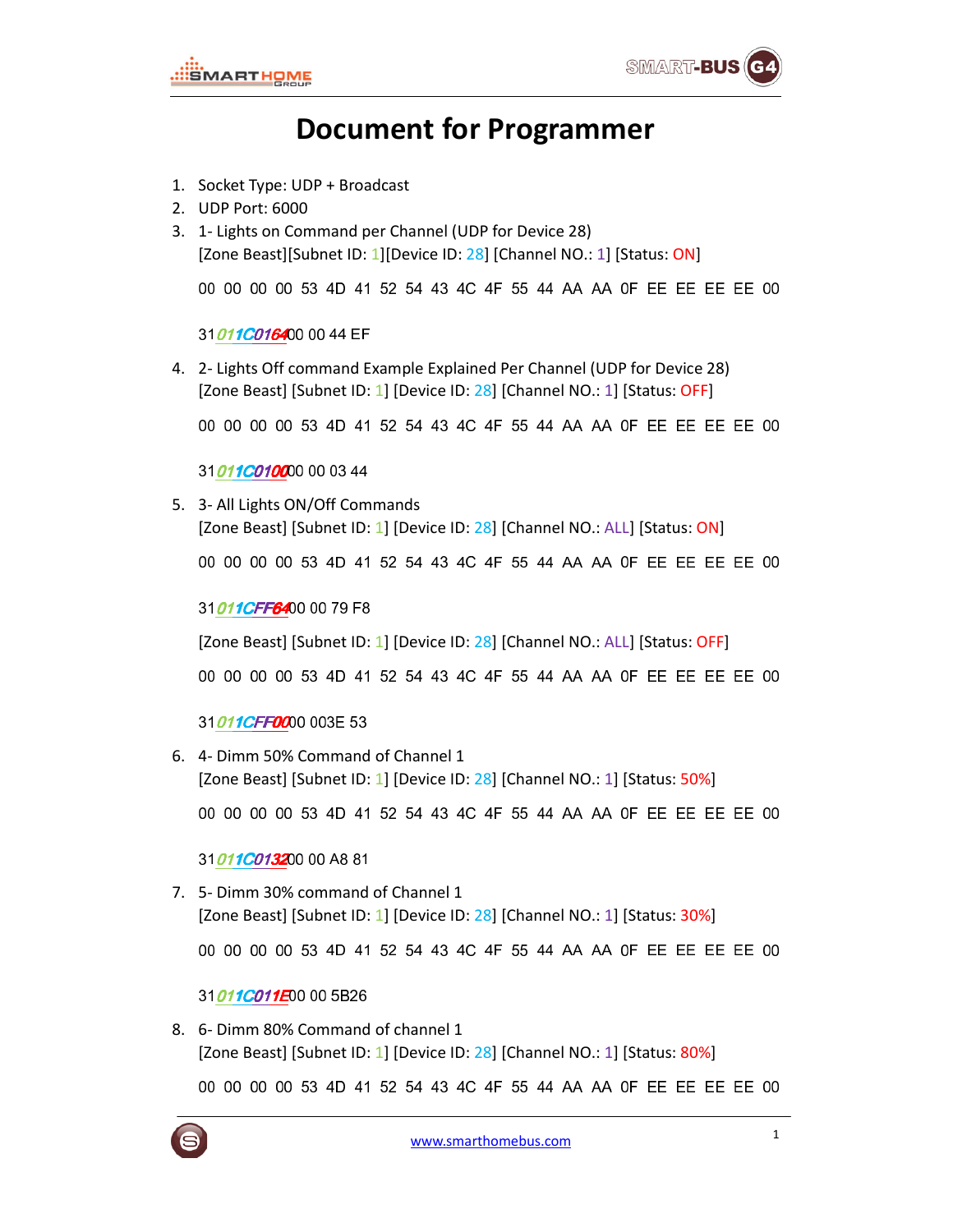## 31011C015000 00 5D8A

9. 7- Scene 1 Command (Ch1 = 30%, ch2=60%, Ch3=75%, ch4=100%) Way one: You can send command to each channel as below: [Zone Beast] [Subnet ID: 1] [Device ID: 28] [Channel NO.: 1] [Status: 30%]

00 00 00 00 53 4D 41 52 54 43 4C 4F 55 44 AA AA 0F EE EE EE EE 00

### 31011C011E00 00 5B26

[Zone Beast] [Subnet ID: 1] [Device ID: 28] [Channel NO.: 2] [Status: 60%]

00 00 00 00 53 4D 41 52 54 43 4C 4F 55 44 AA AA 0F EE EE EE EE 00

### 31011C013C00 00 285C

[Zone Beast] [Subnet ID: 1] [Device ID: 28] [Channel NO.: 3] [Status: 75%]

00 00 00 00 53 4D 41 52 54 43 4C 4F 55 44 AA AA 0F EE EE EE EE 00

#### 31*011C014B*00 00 0370

[Zone Beast] [Subnet ID: 1] [Device ID: 28] [Channel NO.: 4] [Status: 100%] 00 00 00 00 53 4D 41 52 54 43 4C 4F 55 44 AA AA 0F EE EE EE EE 00

### 31011CFF6400 00F8 AA

Way one: You can send command by scene mode as below: [Zone Beast] [Subnet ID: 1] [Device ID: 28] [Area NO.: 1] [Scene NO.: 1]

00 00 00 00 53 4D 41 52 54 43 4C 4F 55 44 AA AA 0D EE EE EE EE O0 02 011C0101

#### 6A D1

- 10. 8- AC On Command (Cool, Temp=24, Fan Meduim)
	- [Zone Beast] [Subnet ID: 1] [Device ID: 28] [Type: AC ON/OFF] [Status: ON]

00 00 00 00 53 4D 41 52 54 43 4C 4F 55 44 AA AA 0D EE EE EE EE E3 D8

#### 011C03013827

[Zone Beast] [Subnet ID: 1] [Device ID: 28] [Type: AC Mode] [Status: Cool]

00 00 00 00 53 4D 41 52 54 43 4C 4F 55 44 AA AA 0D EE EE EE EE E3 D8

### 011C0600D7F3

[Zone Beast] [Subnet ID: 1] [Device ID: 28] [Type: Cool Temp] [Value: 24℃]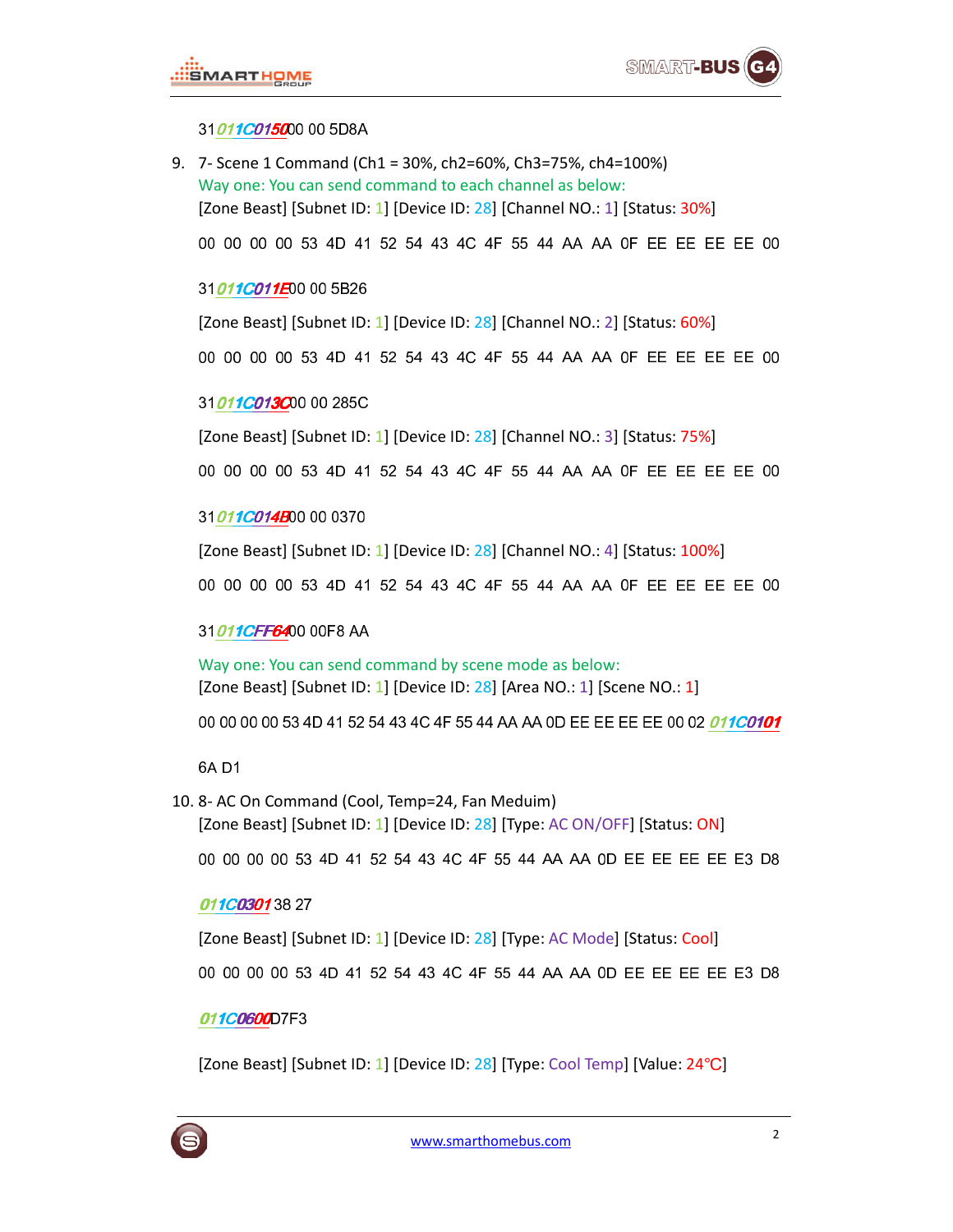## 00 00 00 00 53 4D 41 52 54 43 4C 4F 55 44 AA AA 0D EE EE EE EE E3 D8

## 011C041822A8

[Zone Beast] [Subnet ID: 1] [Device ID: 28] [Type: Fan Speed] [Status: Meduim] 00 00 00 00 53 4D 41 52 54 43 4C 4F 55 44 AA AA 0D EE EE EE EE E3 D8

#### 011C0502A2E2

11. 9- AC On Command (Cool, Temp=20, Fan Meduim)

[Zone Beast] [Subnet ID: 1] [Device ID: 28] [Type: AC ON/OFF] [Status: ON]

00 00 00 00 53 4D 41 52 54 43 4C 4F 55 44 AA AA 0D EE EE EE EE E3 D8

### 011C03013827

[Zone Beast] [Subnet ID: 1] [Device ID: 28] [Type: AC Mode] [Status: Cool]

00 00 00 00 53 4D 41 52 54 43 4C 4F 55 44 AA AA 0D EE EE EE EE E3 D8

### 011C0600D7F3

[Zone Beast] [Subnet ID: 1] [Device ID: 28] [Type: Cool Temp] [Value: 20℃]

00 00 00 00 53 4D 41 52 54 43 4C 4F 55 44 AA AA 0D EE EE EE EE E3 D8

## 011C0414E324

[Zone Beast] [Subnet ID: 1] [Device ID: 28] [Type: Fan Speed] [Status: Meduim] 00 00 00 00 53 4D 41 52 54 43 4C 4F 55 44 AA AA 0D EE EE EE EE E3 D8

### 011C0502A2E2

- 12. 10- Change Fan to High
	- [Zone Beast] [Subnet ID: 1] [Device ID: 28] [Type: Fan Speed] [Status: High] 00 00 00 00 53 4D 41 52 54 43 4C 4F 55 44 AA AA 0D EE EE EE EE E3 D8

### 011C05019281

13. 11- Change Fan to Low [Zone Beast] [Subnet ID: 1] [Device ID: 28] [Type: Fan Speed] [Status: Low] 00 00 00 00 53 4D 41 52 54 43 4C 4F 55 44 AA AA 0D EE EE EE EE E3 D8

011C0503B2C3

14. 12- Change Mode to Auto

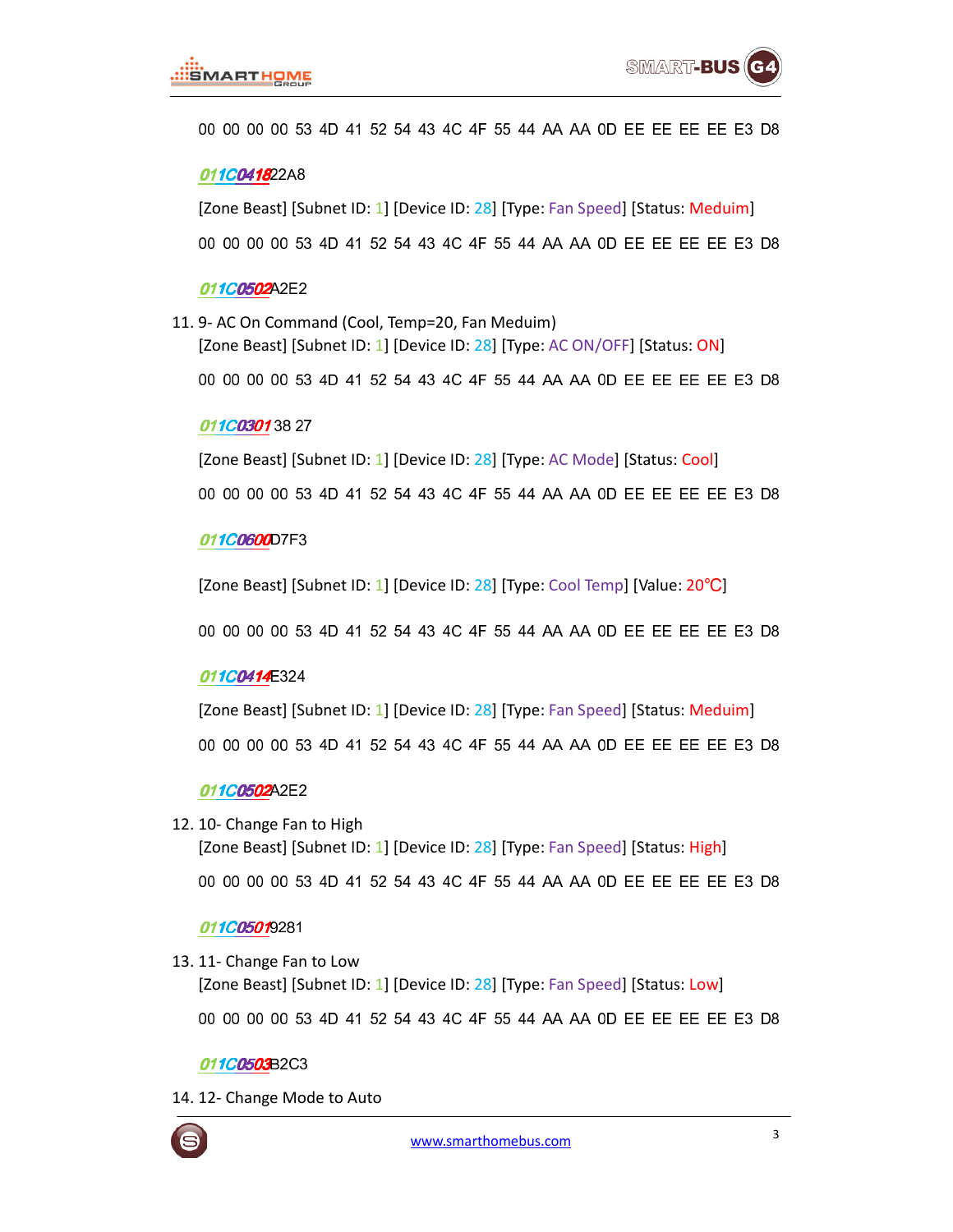[Zone Beast] [Subnet ID: 1] [Device ID: 28] [Type: AC Mode] [Status: Auto]

00 00 00 00 53 4D 41 52 54 43 4C 4F 55 44 AA AA 0D EE EE EE EE E3 D8

#### 011C0603E790

15. 13- Change Temperature

[Zone Beast] [Subnet ID: 1] [Device ID: 28] [Type: Cool Temp] [Value: 16℃]

00 00 00 00 53 4D 41 52 54 43 4C 4F 55 44 AA AA 0D EE EE EE EE E3 D8

#### 011C0410A3A0

[Zone Beast] [Subnet ID: 1] [Device ID: 28] [Type: Heat Temp] [Value: 30℃]

00 00 00 00 53 4D 41 52 54 43 4C 4F 55 44 AA AA 0D EE EE EE EE E3 D8

### 011C071E173D

16. 14- AC Off Command

[Zone Beast] [Subnet ID: 1] [Device ID: 28] [Type: AC ON/OFF] [Status: OFF] 00 00 00 00 53 4D 41 52 54 43 4C 4F 55 44 AA AA 0D EE EE EE EE E3 D8

### 011C030028 06

17. 15- Curtain Open [Zone Beast] [Subnet ID: 1] [Device ID: 28] [Channel NO.: 13] [Status: Open]

00 00 00 00 53 4D 41 52 54 43 4C 4F 55 44 AA AA 0F EE EE EE EE 00

### 31011C0D6400 00 0B DD

### 18. 16- Curtain Close

[Zone Beast] [Subnet ID: 1] [Device ID: 28] [Channel NO.: 14] [Status: Close]

00 00 00 00 53 4D 41 52 54 43 4C 4F 55 44 AA AA 0F EE EE EE EE 00

### 31011C0E6400 00 90 01

19. 17- Curtain Stop

[Zone Beast] [Subnet ID: 1] [Device ID: 28] [Channel NO.: 13] [Status: Stop]

00 00 00 00 53 4D 41 52 54 43 4C 4F 55 44 AA AA 0F EE EE EE EE 00

### 31011C0D0000 00 4C 76

### OR

[Zone Beast] [Subnet ID: 1] [Device ID: 28] [Channel NO.: 14] [Status: Stop]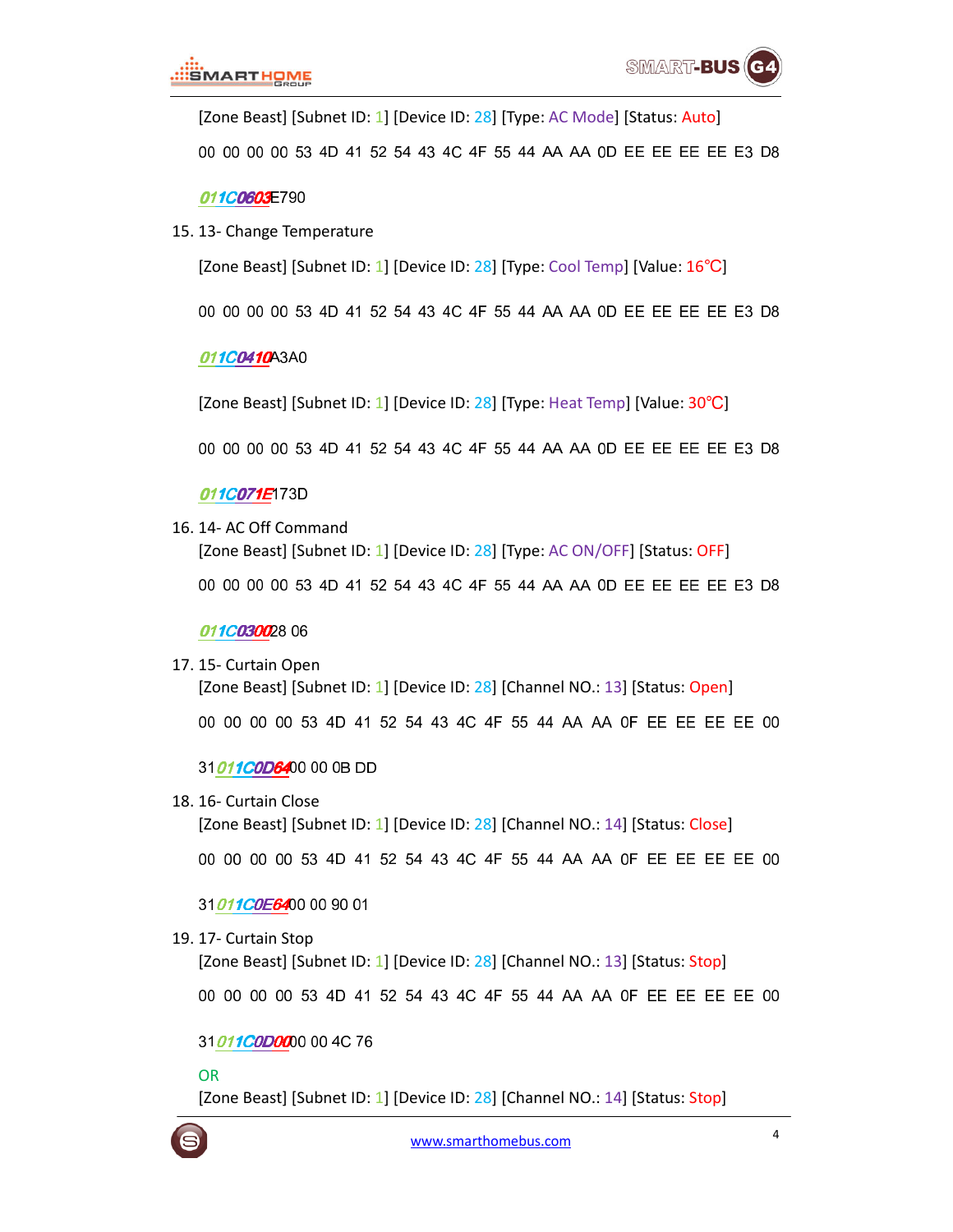## 00 00 00 00 53 4D 41 52 54 43 4C 4F 55 44 AA AA 0F EE EE EE EE 00

31011COEOO 00 D7 AA

20. 18- Reading Zone Beast Room Temperature command?

[Zone Beast] [Subnet ID: 1] [Device ID:  $28$ ] [Type: Read Temp<sup>o</sup>C] [Temperature]

00 00 00 00 53 4D 41 52 54 43 4C 4F 55 44 AA AA 0C EE EE EE EE E3 E7

### 011C017D 50

### Respone:

C0 A8 01 65 53 4D 41 52 54 43 4C 4F 55 44 AA AA 0D 011C 13 9C E3 E8 EE EE

## 011279 38

[Zone Beast] [Subnet ID: 1] [Device ID: 28] [Type: Read Temp <sup>°</sup>F] [Temperature]

00 00 00 00 53 4D 41 52 54 43 4C 4F 55 44 AA AA 0C EE EE EE EE E3 E7

### 011C006D 71

Respone:

C0 A8 01 65 53 4D 41 52 54 43 4C 4F 55 44 AA AA 0D 01 1C 13 9C E3 E8 EE EE

### 004030BE

21. 19- How to Read Status of Light Command?

[Zone Beast] [Subnet ID: 1] [Device ID: 28] [Type: Read Light Status] [Status]

00 00 00 00 53 4D 41 52 54 43 4C 4F 55 44 AA AA 0B EE EE EE EE OO 33011C 43

BE

## Respone:

C0 A8 01 65 53 4D 41 52 54 43 4C 4F 55 44 AA AA 1B 011C 13 9C 00 34 EE EE OF

## 00 00 00 00 00 00 00 00 00 00 00 00 00 00 00 70 1F

- 0F: Total channel NO.
- 00…00: Brightness for each channel
- 22. 20- How to Read the Status of AC Command?

[Zone Beast] [Subnet ID: 1] [Device ID: 28] [Type: Read AC Status] [Status]

00 00 00 00 53 4D 41 52 54 43 4C 4F 55 44 AA AA 0B EE EE EE EE EE EO ECO11C 8E